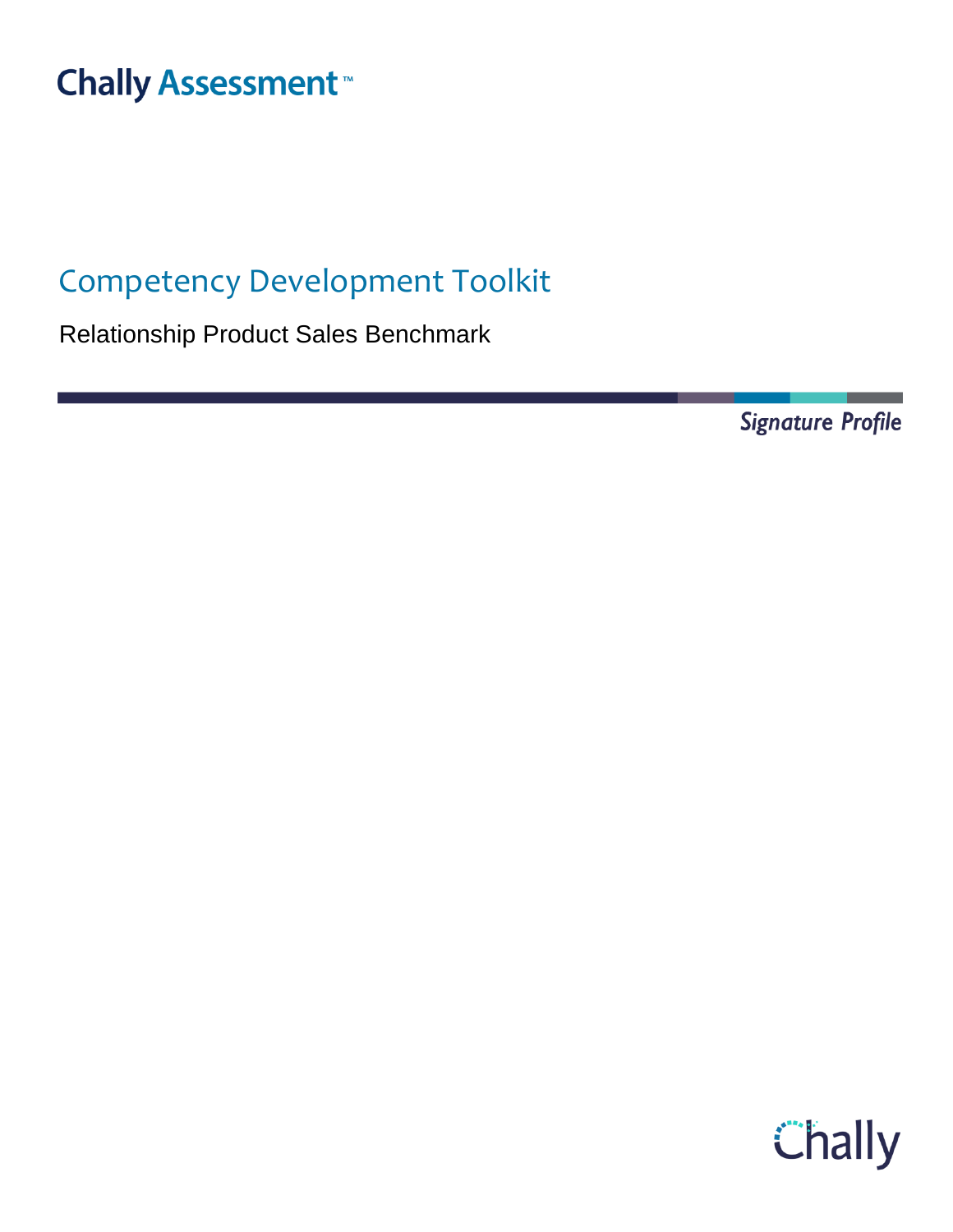### Benchmark Profile Description

The Relationship Product Sales role is responsible for acquiring new customers and servicing existing ones within an assigned territory/market – usually a 20/80 ratio of new to existing business. They sell the full array of products to buyers who are reasonably expert at using them. They are tasked with advocating for, and providing good service to, their customers, building strong relationships through regular contact and growing sales by uncovering additional buyers within the account and seeking referrals.

### Predictive Competencies

- Overcomes Objections by Addressing Emotional Concerns
- Closes by Building Relationships
- Provides Service by Empathizing with Customer Concerns
- Effectively Communicates in an Informal Manner
- Drives Toward Success by Systematically Managing Accounts
- Expands Relationships and Networks Within Accounts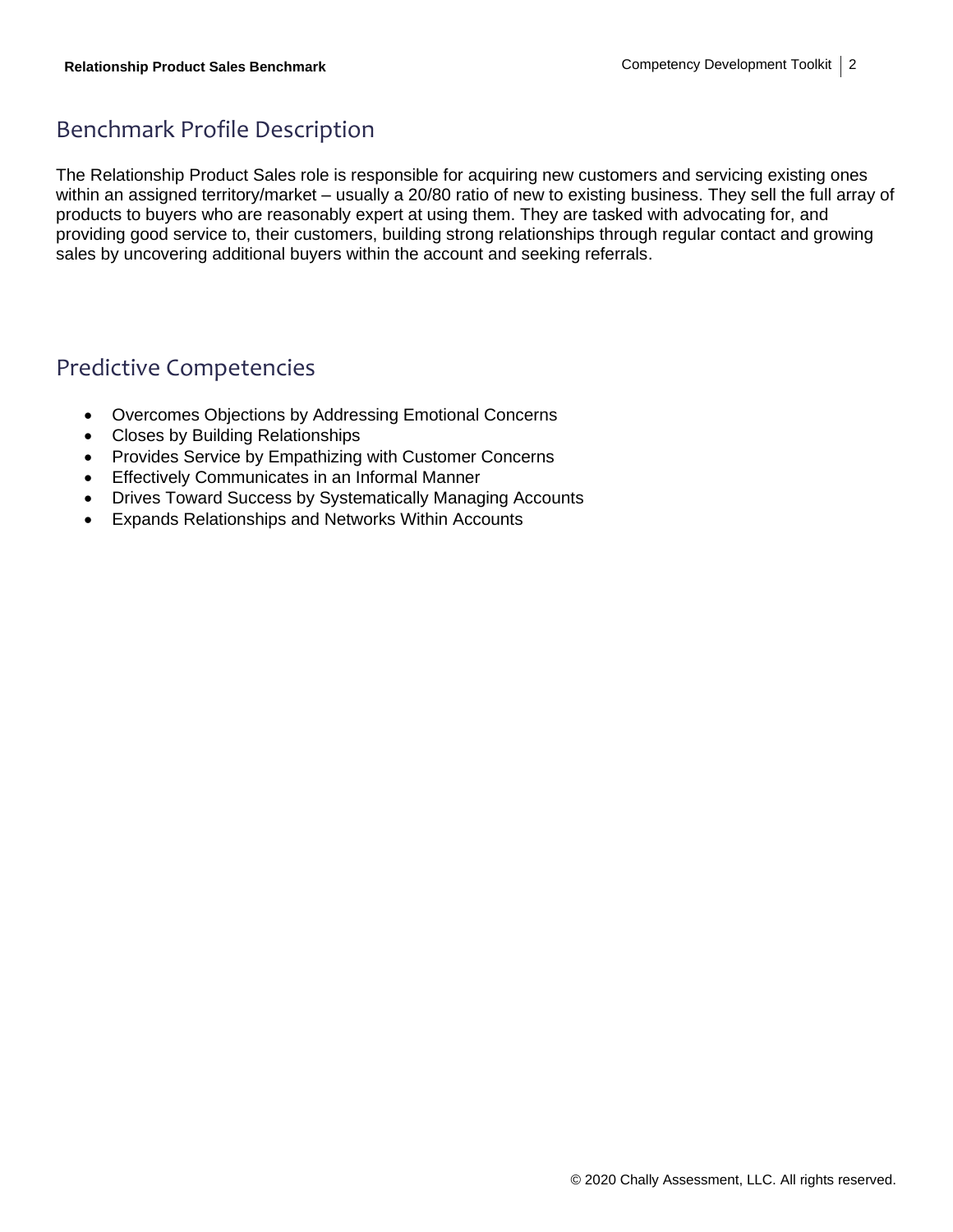### Overcomes Objections by Addressing Emotional Concerns

Focuses on uncovering and resolving the emotional component of customer or prospect barriers to the sale; responds to any hint of concern or complaint that will keep a prospect from buying; takes responsibility for relieving the tension or distress of a prospect; draws on strong empathy for the prospect or customer to offer product alternatives and/or increased personal service to address concerns; is willing to take the heat of a prospect's concerns, believing that keeping the prospect happy is worth future business or goodwill; keeps the customer focused on what can be provided and compensates for objections that cannot be removed with personal support and commitment

|         | <b>LOW SCORES</b>                                                                                                                                                                                                                                                                                                                                                                                                                                                                 |                  | <b>HIGH SCORES</b>                                                                                           |
|---------|-----------------------------------------------------------------------------------------------------------------------------------------------------------------------------------------------------------------------------------------------------------------------------------------------------------------------------------------------------------------------------------------------------------------------------------------------------------------------------------|------------------|--------------------------------------------------------------------------------------------------------------|
| L.<br>ш | May believe so strongly in the product that there<br>does not appear to be a need to uncover additional<br>concerns<br>Misinterprets unspoken objections as nonexistent<br>objections<br>Dismisses objections without validating the<br>prospect's concerns<br>Does not believe there is a realistic chance to find a<br>mutually satisfying resolution to objections<br>Is argumentative in an effort to overcome versus<br>resolve objections<br>Can take objections personally | ш                | Intent on uncovering concerns that may prevent<br>customer acceptance of the solution                        |
|         |                                                                                                                                                                                                                                                                                                                                                                                                                                                                                   | ш                | Works hard at being responsive to any hint of concern or<br>complaint that could keep a prospect from buying |
|         |                                                                                                                                                                                                                                                                                                                                                                                                                                                                                   | ×<br>ш<br>п<br>ш | Promises support or enhancement of, not replacement                                                          |
| ш       |                                                                                                                                                                                                                                                                                                                                                                                                                                                                                   |                  | of, in-house expertise or invention                                                                          |
| ×       |                                                                                                                                                                                                                                                                                                                                                                                                                                                                                   |                  | Justifies cost to the organization in terms of superior<br>delivery and added value advantage                |
| I.      |                                                                                                                                                                                                                                                                                                                                                                                                                                                                                   |                  | Takes steps to 'win over' the user as well as the decision<br>maker (when not one in the same)               |
|         |                                                                                                                                                                                                                                                                                                                                                                                                                                                                                   |                  | Knows the pros and cons of each offering in the product                                                      |
|         |                                                                                                                                                                                                                                                                                                                                                                                                                                                                                   |                  | line to help the customer select the best-fit choice                                                         |
|         |                                                                                                                                                                                                                                                                                                                                                                                                                                                                                   | ш                | Acts as an advocate for the prospect, offering<br>alternatives when feasible                                 |
|         |                                                                                                                                                                                                                                                                                                                                                                                                                                                                                   | ш                | Does not take customer resistance personally                                                                 |
|         |                                                                                                                                                                                                                                                                                                                                                                                                                                                                                   |                  |                                                                                                              |

#### Mindset Tips:

- **•** Try to anticipate objections by focusing on the potential negatives of your solution what could cause concern, and how would you go about addressing the issue?
- **EXECT** Accept objections as interest in your offering and challenges that must be overcome keep your emotion in check and adjust your offering until it offers a common ground solution.
- Balance short-term sales objectives with a long-term view of the customer relationship– try to work 51% for the customer and 49% for your own objectives.
- Strive to be responsive to any hint of concern on the part of the customer be it logical or emotional.

- Ensure you probe to understand all the factors the customer is wrestling with as well as how they will be addressed as a result of the solution.
- Ask questions in order to get to the root of objections as well as uncover concerns that may have gone unspoken if necessary, devise a list of questions that could clarify and reveal issues.
- **EXECT** Review your sales routine to ensure that you are asking a sufficient amount of questions and that nothing is taken at face value.
- Learn to read the clues that could indicate a possible concern body language, facial expressions and simple inquiries can reveal a lot about what is on the customer's mind.
- **EXECT:** Sit in with a colleague who effectively finds solutions to customer concerns take note of the methods this person uses to balance the customer's needs with those of the organization.
- **•** Describe features and benefits in a way that appeals to each customer's unique needs/expectations be willing to make some concessions in order to overcome objections, but do not sacrifice company objectives.
- Allow the client to choose among the options on the table to ensure their final buy-in know the pros and cons of all your offerings so that you can find a common ground solution.
- Enroll in a negotiation class so that you can learn to remain objective in the face of customer concerns and effectively balance their needs with those of your organization.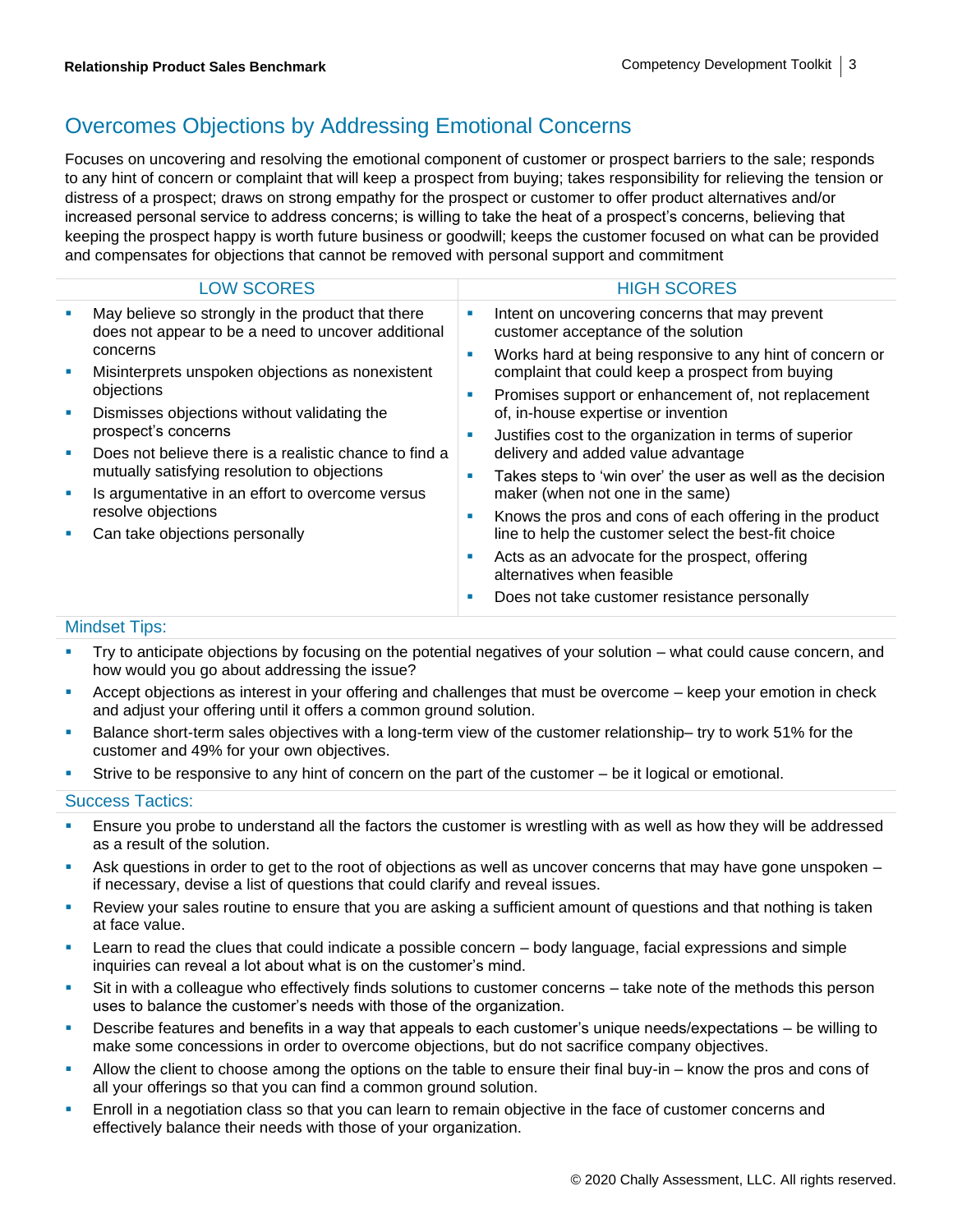### Closes by Building Relationships

Bases an assumptive close on personal friendship and loyalty; focuses more on emotional than logical benefits of the sale, such as what it takes for the individual to meet business goals and get ahead, versus emphasizing cash savings and cost reduction; determines and addresses relevant benefits important to the individual rather than work from a checklist; builds a personal trust and empathy with the customer, securing the purchase decision by becoming a player on their team

| <b>LOW SCORES</b>                                                                                                                                                                                                                                                                                                                                                                                                                                                                             | <b>HIGH SCORES</b>                                                                                                                                                                                                                                                                                                                                                                                                                  |
|-----------------------------------------------------------------------------------------------------------------------------------------------------------------------------------------------------------------------------------------------------------------------------------------------------------------------------------------------------------------------------------------------------------------------------------------------------------------------------------------------|-------------------------------------------------------------------------------------------------------------------------------------------------------------------------------------------------------------------------------------------------------------------------------------------------------------------------------------------------------------------------------------------------------------------------------------|
| Reticent to invest the time needed to cultivate a<br>personal relationship, preferring to emphasize<br>logical over emotional reasons for making the<br>purchase decision<br>Tends to use a standard checklist that ends with<br>asking for the order rather than approach the close<br>by understanding what motivates a customer to sign<br>off on an agreement<br>Waits for customers to come to the conclusion that<br>their needs will be satisfied by the product or<br>service offered | Patiently builds a personal relationship that will cement<br>the deal<br>Brings customers to an acceptance of the purchase<br>decision by understanding what they need and<br>addressing issues of specific concern to each customer<br>Accepts a purchase decision on a handshake<br>Makes a personal investment in the client relationship,<br>and builds a mutual trust and loyalty that makes it easier<br>to ask for the order |

#### Mindset Tips:

- Remember to take your time in building customer relationships so that you can understand what products and services would be most beneficial to them.
- Cultivate trust and empathy with customers by showing them that you're a player on their team work to understand their needs and then guide them to the appropriate products.
- Remember that customers are unlikely to buy from someone with whom they do not have some type of relationship.
- Understand the impact that customer trust and loyalty play in the closing decision customers will be more apt to purchase from a friend than a complete stranger.

- Get to know your customers personally articulate the benefits of using your products and solutions in terms of how this will help your customer look good to others.
- Seek opportunities that combine business meetings with social activities, for example, conduct meetings over lunch so that you can create a relationship that seems more like friendship.
- **•** Don't hesitate to act as part of the customer's team, advocating the solution you think is best, based on your knowledge of them, their organization and their needs.
- Show customers how your solutions will fulfill their needs while improving their image by working to make them look good, you position yourself as part of their team.
- **•** Don't rely on standard closing procedures it's fine to use a set of questions to determine customer needs, but try to intersperse the business questions with more personalized dialogue.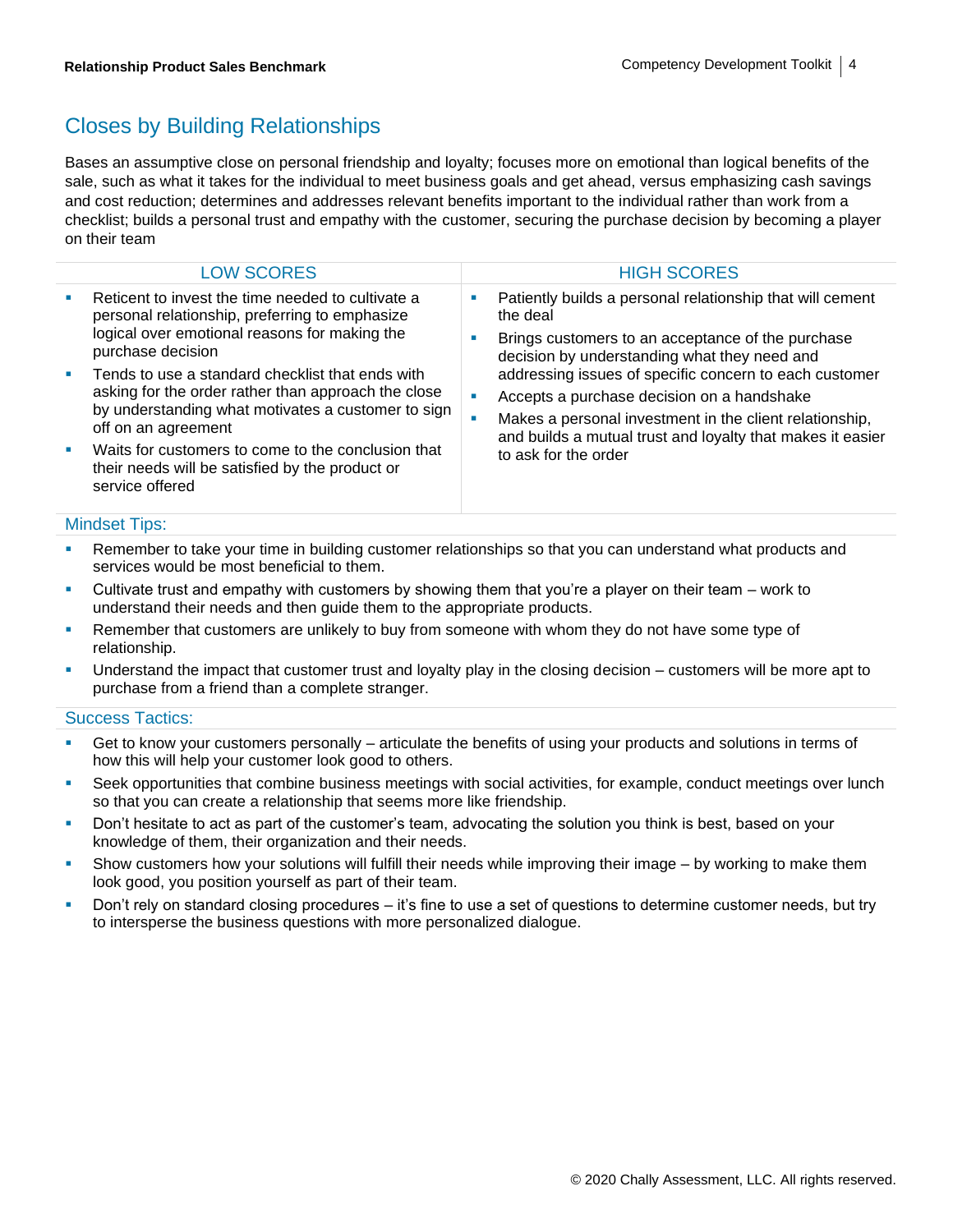### Provides Service by Empathizing with Customer Concerns

Empathizes with customers who feel they are not getting what they expect; is sensitive to customer concerns and demonstrates a sincere desire to help; listens to the nature of the problem without feeling that it is a personal attack; identifies with the customer's pain and works to relieve it; gives priority to making the customer happy; judges the success of service skills by how the customer feels about the resolution

|              | <b>LOW SCORES</b>                                                                                                                                                        |  | <b>HIGH SCORES</b>                                                                                                                                          |
|--------------|--------------------------------------------------------------------------------------------------------------------------------------------------------------------------|--|-------------------------------------------------------------------------------------------------------------------------------------------------------------|
|              | May treat the resolution and dismissal of a problem<br>from a list of tasks as more important than the<br>customer's satisfaction with the resolution                    |  | Demonstrates loyalty to customers by using their<br>satisfaction as a key performance measure<br>Seeks service solutions that resolve the problem with      |
|              | By personalizing negative input from the customer,<br>adopts a position that is more adversarial than                                                                    |  | ease, convenience and minimal disruption to the<br>customer                                                                                                 |
|              | supportive<br>Spotlights own contribution to the solution rather<br>than keep the focus on how the customer feels                                                        |  | Provides an immediate response, even if just to<br>reassure the customer that the concern has been heard<br>and will be addressed                           |
|              | about the outcome<br>Wants to impress customers with the amount of<br>time and effort that is being expended, focusing<br>more on the process than on finding a solution |  | Increases a customer's comfort with communicating<br>problems or dissatisfaction by keeping own emotions in<br>check and absent from the resolution process |
|              |                                                                                                                                                                          |  | Asks for customer feedback about a service solution to<br>ensure complete satisfaction and a continuing<br>relationship                                     |
|              |                                                                                                                                                                          |  | Believes the ultimate test of a service solution is the<br>customer's happiness with the outcome                                                            |
| Mindoot Tino |                                                                                                                                                                          |  |                                                                                                                                                             |

#### Mindset Tips:

- Commit to going the extra mile to solve customers' problems instead of relying upon standard solutions.
- Focus on listening to customers having a sounding board is the first step in resolving their issues.
- Concentrate on improving your listening skills so that you can uncover the heart of customers' complaints.
- **EXECT ASSESS** Resolve to spend twice as much time listening to customers' complaints as you do addressing them.
- Realize that no account runs smoothly 100% of the time, therefore you should see complaints as part of the process rather than a personal attack.
- Realize that going the extra mile for customers is your duty look at their satisfaction as your reward rather than seeking accolades for your endeavors.
- Challenge yourself to focus on the results of your effort, rather than the effort itself.
- **•** Understand that trying to impress customers can leave a negative impression, no matter how quickly or effectively you solved their problem.
- View customer service as a means to building customer loyalty.

- Enlist the help of a colleague who can provide suggestions on how to improve the way you address customers' concerns.
- **EXEL Before offering a solution, pause to ensure that you have adequately listened to the complaint and that your** offering completely addresses the heart of the problem.
- Demonstrate that you are willing to put customers' needs ahead of company policy.
- Take ownership of the job of supplying top-notch customer service don't consider it an option, but a necessity.
- **EXECT** Implement a system by which your customers can provide feedback for the service they've received.
- Always make your job look easy customers come to you with complaints, they do not want to hear about the enormity of your efforts.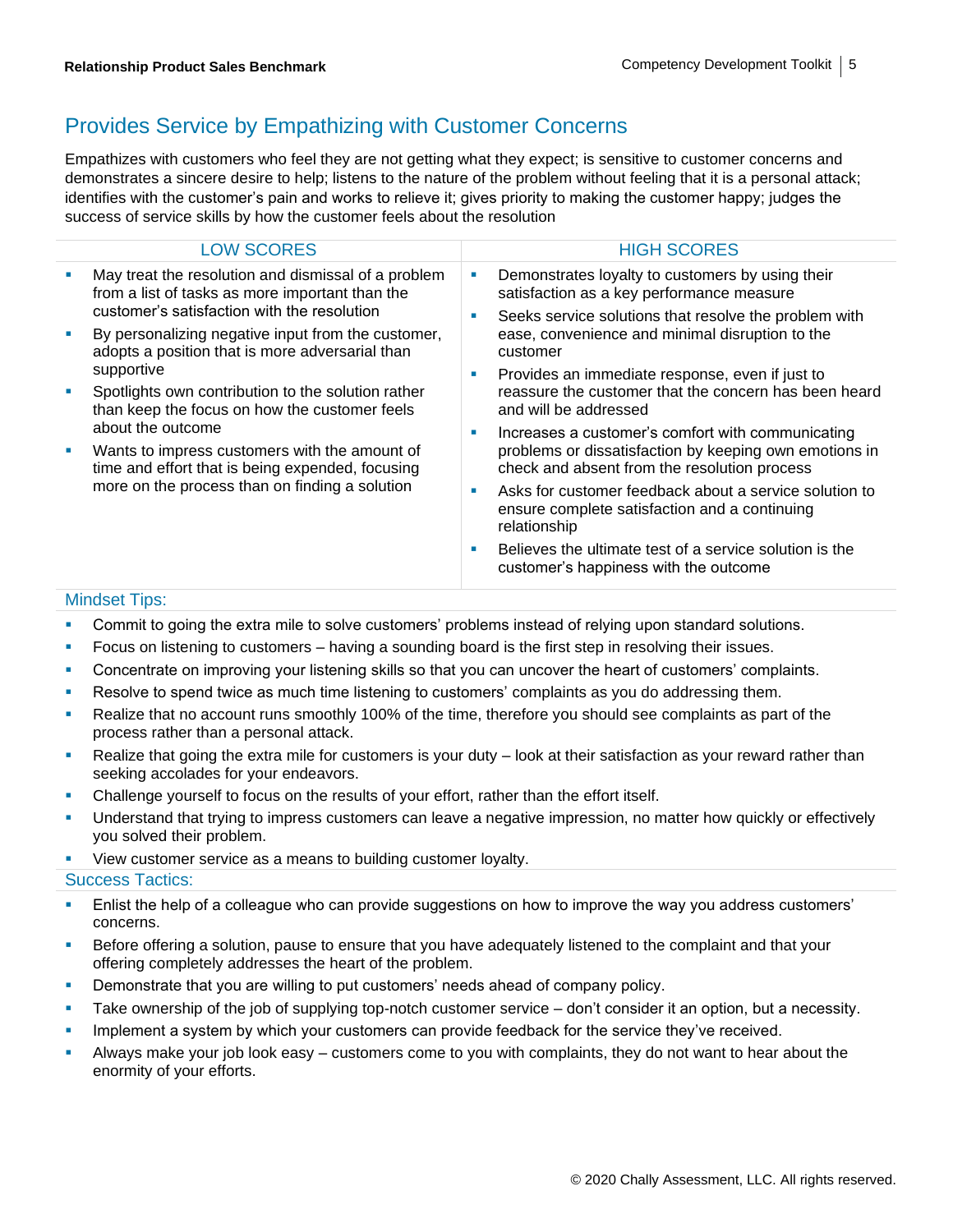### Effectively Communicates in an Informal Manner

Communicates essential points in an informal and conversational manner; prefers to share information in a one-on-one or small group situation; varies style and language to ensure listener understanding and is attentive to closing the loop on communications; seeks feedback and responds appropriately to listener reactions; makes presentations that are unrehearsed and adapted to individual situations

| <b>LOW SCORES</b>                                                                                                                                            |    | <b>HIGH SCORES</b>                                                                                                                                         |
|--------------------------------------------------------------------------------------------------------------------------------------------------------------|----|------------------------------------------------------------------------------------------------------------------------------------------------------------|
| May attempt a one-size-fits-all communication style<br>that does not account for different information needs                                                 | ×  | Sensitive to the customer's circumstances and<br>response, adjusting the communication of information                                                      |
| Sticking to a prepared script does not leave any room<br>for customer feedback/reaction or adjustment in the                                                 |    | or ideas to accommodate their need to know or level<br>of understanding                                                                                    |
| presentation in response to that input<br>Unwilling to risk personal rejection or judgment, they<br>may create an image or persona rather than be<br>natural | п  | Encourages questions, comments, and feedback from<br>the customer                                                                                          |
|                                                                                                                                                              |    |                                                                                                                                                            |
|                                                                                                                                                              | u. | Backs an informal presentation with professional tools<br>and company guarantees                                                                           |
| Keeps the audience at arm's length, making the<br>presentation seem less personal to the customer                                                            | u. | Gives specific details of how/who/when, promising<br>that the complexity of delivery and servicing of the<br>product line will be shouldered by the seller |
|                                                                                                                                                              | п  | Keeps the focus on content and substance, not flash<br>and performance                                                                                     |
|                                                                                                                                                              | ×  | Creates a presentation that is informal, low-key, and<br>unrehearsed                                                                                       |
|                                                                                                                                                              | ×  | Talks with the customer, creating a team feeling of<br>working together, versus directing a speech at the<br>customer                                      |
|                                                                                                                                                              |    |                                                                                                                                                            |

#### Mindset Tips:

- Don't rely on a script for your presentation follow a basic outline but remain flexible so that you can alter the style and content to fit your customers' reactions and priorities.
- Determine presentation agenda and objectives but be prepared to switch gears in response to audience reaction.
- Make time in your presentation for customer feedback and questions use this information to ensure that your message is understood.
- Anticipate potential customer concerns, objections, or questions before the meeting and work the answers into your presentation.
- Remember that you have two important goals in a small group presentation the first is to make your audience feel comfortable and the second is to ensure they understand your message.

- Strive to listen more than you are talking, asking your customer questions to elicit participation and feedback in a conversational manner.
- Devise a checklist of items that need to be covered, but remain flexible so that you can change course should your audience appear confused or disinterested.
- Don't hide behind fancy, high-tech presentations set the customer at ease by taking a more personal approach.
- Find a colleague who can help you practice giving presentations in a more low-key, informal manner have this colleague role play as a variety of different customer types you may encounter.
- Adopt a more conversational style don't speak at customers, speak with them.
- **EXEL** Be flexible and go where the customer wants to take you even if it means veering from your established agenda.
- If using support materials, work from prepared handouts to create a more informal environment analyze your presentation to see what other changes could be made to make it more personal.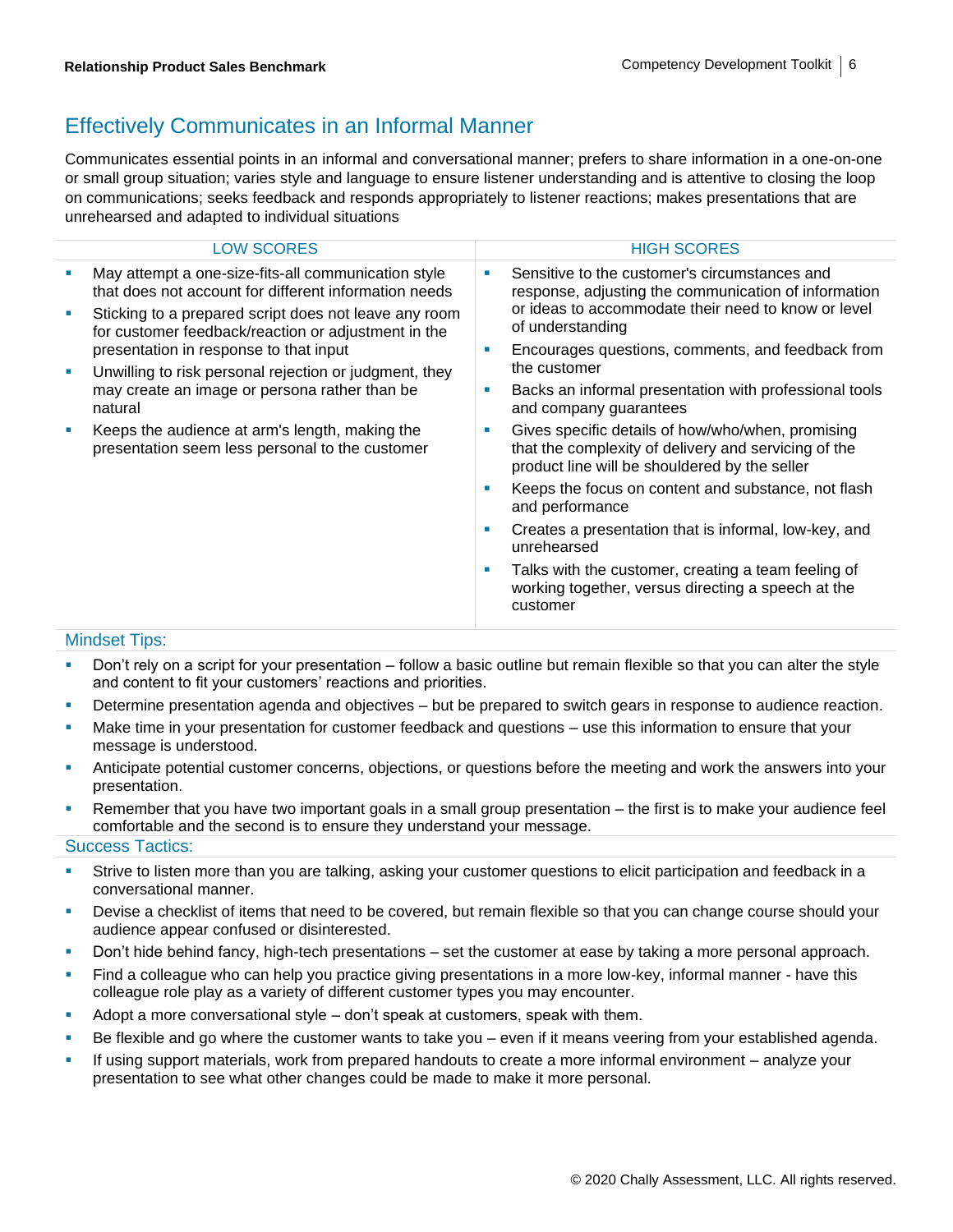### Drives Toward Success by Systematically Managing Accounts

Consistently meets or exceeds sales targets through personally controlling the critical aspects of the sales processes; systematically works each account plan and anticipates problems in order to work around them; is driven to win customers' attention and treats their business as an honor, never letting them feel taken for granted

|   | <b>LOW SCORES</b>                                                                                                                     |        | <b>HIGH SCORES</b>                                                                                                                                                     |
|---|---------------------------------------------------------------------------------------------------------------------------------------|--------|------------------------------------------------------------------------------------------------------------------------------------------------------------------------|
| × | May adopt a casual or relaxed approach that fails to<br>project personal commitment or dedication                                     |        | Meets or surpasses sales goals as a means to gain<br>more freedom and independence                                                                                     |
| × | Is comfortable with achieving average results, rising<br>above the bottom of the performance chart but not<br>striving to be the best | ш<br>ш | Maintains personal control over those aspects of the<br>sales and delivery process identified as top priorities<br>Sets high self-expectations and holds associates to |
| × | Adopts a more interdependent and team-oriented<br>approach to accomplishing goals                                                     | ш      | the same stringent standards of dedication<br>Expects to encounter barriers a fair percentage of the                                                                   |
| × | May depend too much on fate or 'being in the right<br>place at the right time' rather than plan and work to<br>make things happen     | ×      | time and prepares to deal with setbacks or delays in<br>order to ensure the success of plans<br>Concentrates full energy and attention on                              |
| × | Expects account management plan to proceed                                                                                            |        | systematically accomplishing key tasks                                                                                                                                 |
|   | without the need for careful monitoring and<br>contingencies                                                                          |        | Places customers on a pedestal and shows them how<br>valued they are                                                                                                   |
| ш | Can take customer relationships for granted and may<br>not work at continually demonstrating appreciation for<br>the business         |        |                                                                                                                                                                        |

#### Mindset Tips:

- **•** Commit to not just meeting, but exceeding, sales results by taking control of the sales and delivery process.
- Slowly elevate your sales targets until you reach the level of your peers.
- Gradually take control of the key aspects of the sales and delivery process challenge yourself to take control of a different phase each week, until you are eventually in control of each step.
- Challenge yourself to achieve better than average results do not become complacent with being in the middle of the performance charts.
- Never assume that plans will go as anticipated implement a system by which you can ensure that key tasks are completed.
- Learn that waiting until problems arise is a waste of valuable resources it takes much more time to correct a problem than to work around it in the first place.
- Remember that making your customers feel valued is an important key to your success customers who feel underappreciated will take their business elsewhere.
- Understand that although a winning personality is an asset, charm alone will not win over customers.
- **•** View contacts with customers as opportunities to demonstrate how much their business means to you.
- Never forget that your success is directly related to how much you appreciated your customers feel, there it only makes sense to make their satisfaction your top priority.

- Review each phase of the sales and delivery process to determine where you may be letting things slide.
- Develop regular status reports that require you to check the status of accounts it will make the monitoring process a part of your routine.
- Do not wait for customer complaints to arise monitor progress so that you can spot and avoid obstacles before the customer knows that they exist.
- For each customer, make a list of potential problems having an idea of trouble spots will simplify the monitoring process.
- Empathize with customers treat them with the same appreciation and respect that you would want if you were in their shoes.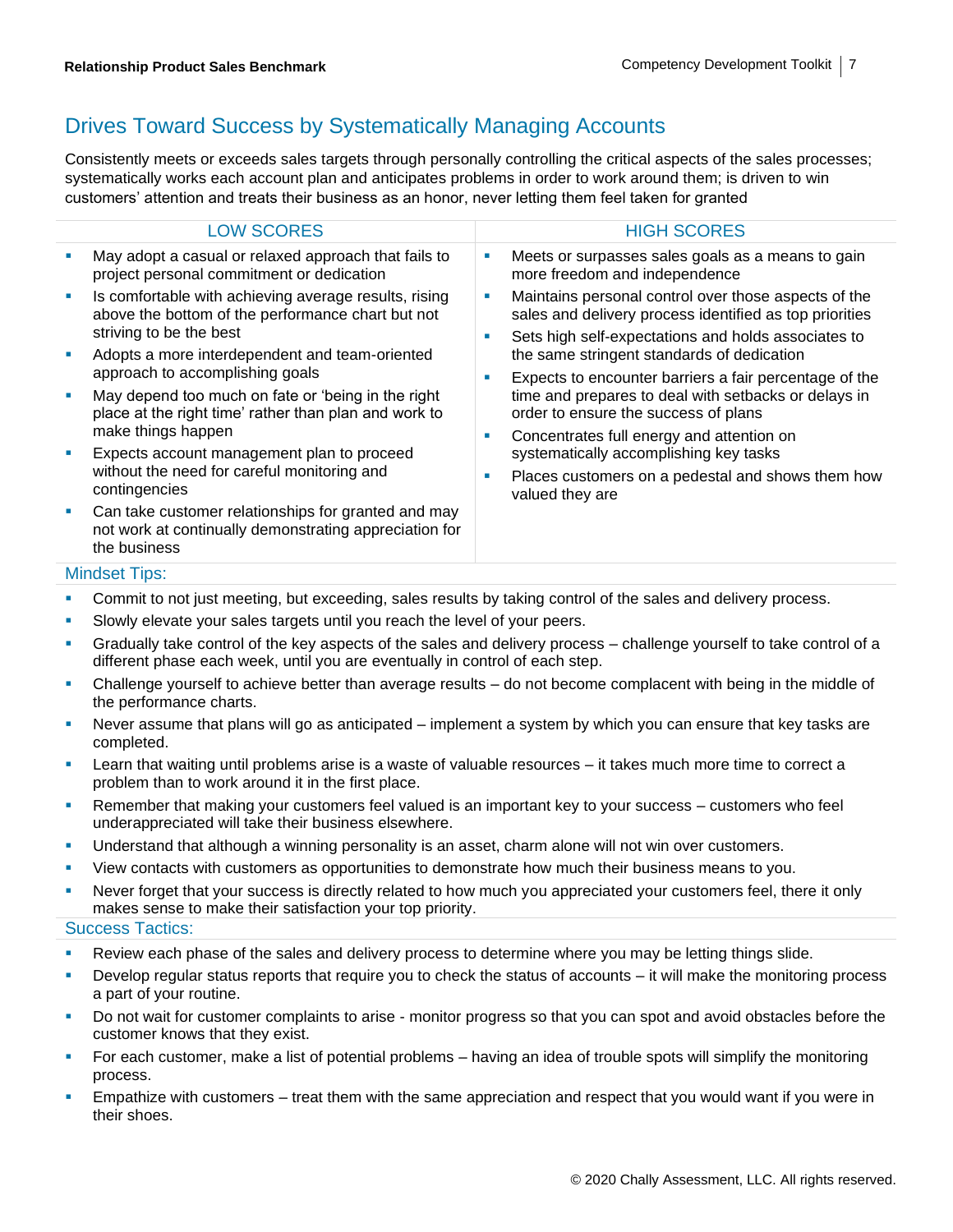### Expands Relationships and Networks Within Accounts

Networks throughout an existing customer's organization to identify opportunities for expanding product or service purchases; uses established contacts as a referral base to identify new areas for expanded usage of currently sold products/services and new opportunities for expanded sales offerings; seeks to increase the volume of purchases by establishing relationships with multiple users

|   | <b>LOW SCORES</b>                                                                                                                                                                |         | <b>HIGH SCORES</b>                                                                                                                                                             |
|---|----------------------------------------------------------------------------------------------------------------------------------------------------------------------------------|---------|--------------------------------------------------------------------------------------------------------------------------------------------------------------------------------|
|   | Is uncomfortable expanding the contact base within<br>the customer's organization beyond the initial contact                                                                     | ш       | Expands relationships to include other potential users<br>in the organization by networking through satisfied                                                                  |
|   | Expects the initial or primary customer contact(s) to<br>be the funnel of any additional opportunities within the<br>organization and conducts all business with that<br>contact | ×       | contacts<br>Regularly audits customer relationships to uncover<br>opportunities to build a place in the customer 'family'<br>and solicit referral sales from the main contacts |
|   | Takes repeat business for granted and depends upon<br>the customer to initiate additional or altered needs for<br>products or services                                           | ш       | Monitors changes in the customer's focus or<br>specifications that would alter the existing business<br>contract                                                               |
| ш | Focuses on servicing immediate needs at the<br>expense of recognizing and addressing additional or<br>future needs that could be met                                             | a.<br>ш | Watches for new trends in the industry that could<br>impact customer needs or service capabilities<br>Establishes a plan to deal with the customer's<br>ordering patterns      |
|   | Inconsistently tracks or reviews consumption, allowing<br>a deterioration of sales cues generated by inventory<br>management                                                     |         |                                                                                                                                                                                |
|   | Mindent Tine:                                                                                                                                                                    |         |                                                                                                                                                                                |

#### Mindset Tips:

- **•** Commit to spending more time networking within your customer's organization this way when a need arises, your name will be the first suggested.
- **EXT** Remember that although your primary contact may be able to open doors to future sales, it is up to you to establish relationships with others within the company who could offer you business.
- **■** Understand that networking beyond your primary contact could reveal supplemental information that can increase your current amount of sales.
- Realize that staying on top of your customers' reorder needs is not just good for your customers, but good for expanding your current sales base.
- **EXECT** Understand that some customers will not know when they need to expand their product and service usage it's up to you to take control and step forward with suggestions.

- Work with sales professionals who successfully networks within their customers' organizations take note of the techniques they use to make their name and their sales offerings known.
- Make sure to introduce yourself and offer product and service information to everyone you meet in the customer's organization.
- Ask your primary contact to introduce you to other members of the organization who may be interested in the products and services you offer.
- Make yourself a common fixture at your contact's company this way you can become synonymous with the solutions you provide.
- Learn to view each customer as a key to opening new doors of opportunity within the organization.
- **EXECT** Devise a list of steps you can follow to remain in control of the resale process intervene if you see changes that could affect current business volumes.
- **Focus on evolving customer needs so that you are able to make suggestions and alternations to existing reorder** plans.
- Be proactive by looking beyond customers' current reorder patterns to possible changes down the road suggest other products or services that could be of use.
- Develop a system to check your customers' current and future needs.
- Step in with suggestions for product expansion rather than waiting for the customer to initiate additional orders.